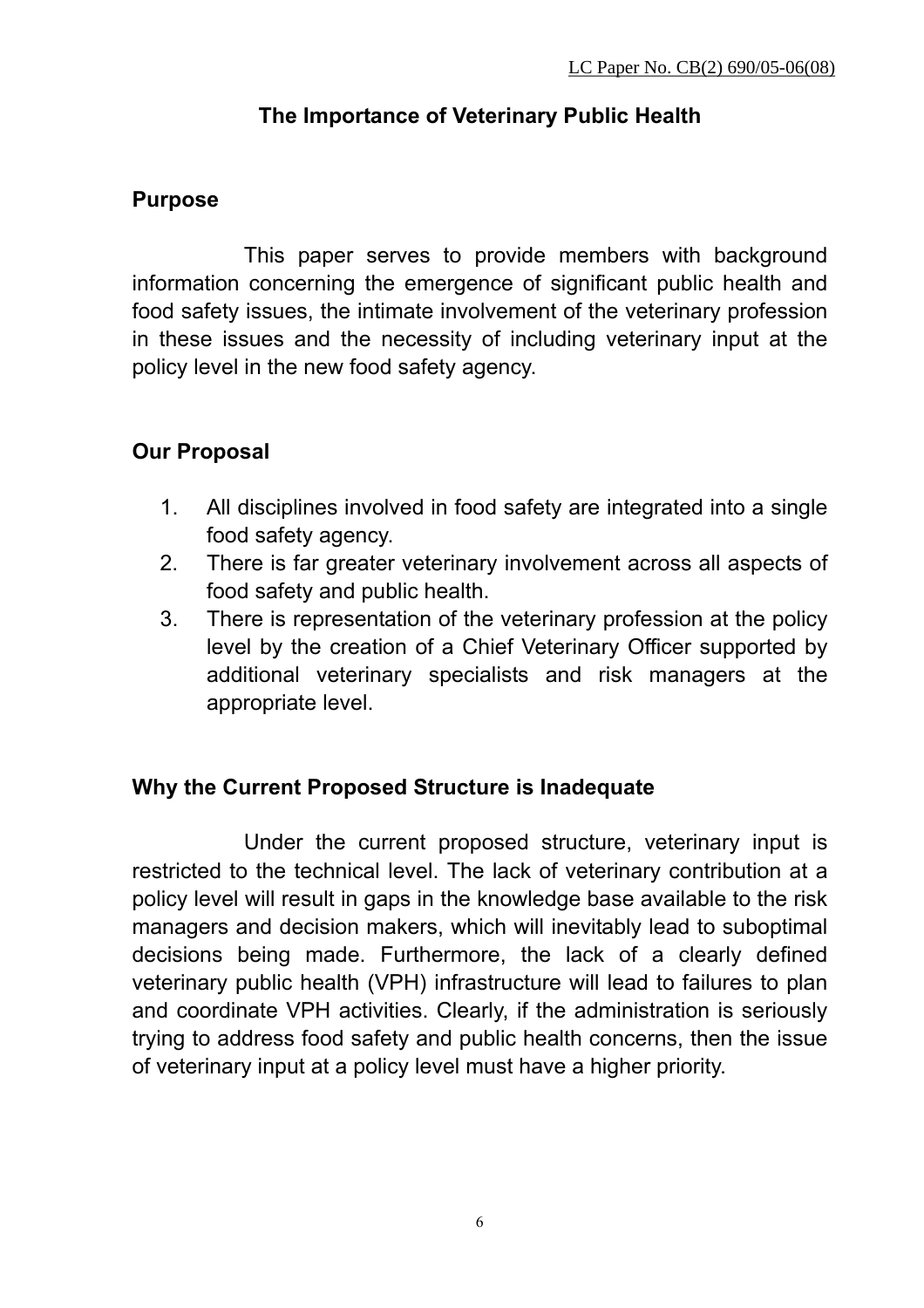### **Current Public Health Concerns**

Emerging and re-emerging diseases including foodborne illnesses are now a significant public health concern. According to the United Nation's World Health Organisation (WHO), about 75 percent of the new diseases that have affected humans in the past 10 years are caused by pathogens of animal origin. This has resulted in a global increased awareness of the close interdependence between animal health and human health.

These include not only new diseases such as Mad Cow Disease, Nipah virus in pigs in Malaysia, SARS in wildlife, HIV and avian influenza but re-emerging diseases such as West Nile virus, Japanese encephalitis, and tuberculosis as well as foodborne diseases such as Streptococcus suis, Salmonellosis, Campylobacteriosis and E. coli O157. Furthermore, other food related issues, such as resistance to antimicrobials, have also become an issue of increasing concern for animal production and human health.

Common to these emerging problems have been new trends in animal production practices, increased centralised processing of animal products, globalisation of the food industry, changing patterns of wildlife populations and their disease vectors and demographic changes in the human population.

#### **Relevance of Veterinary Input**

Veterinarians, due to their ability to link the health of the animal and human populations, are in an ideal position to address the concerns outlined above. They possess the broadest combination of knowledge and skills in the inter-disciplinary 'farm to fork" public health team.

Veterinarians, because of their knowledge of animal diseases and food production, as well as their training in ecological, economic and human cultural issues, have become leaders in developing and implementing new methods of promoting sustainable public health which are ecosystemically-grounded, culturally feasible,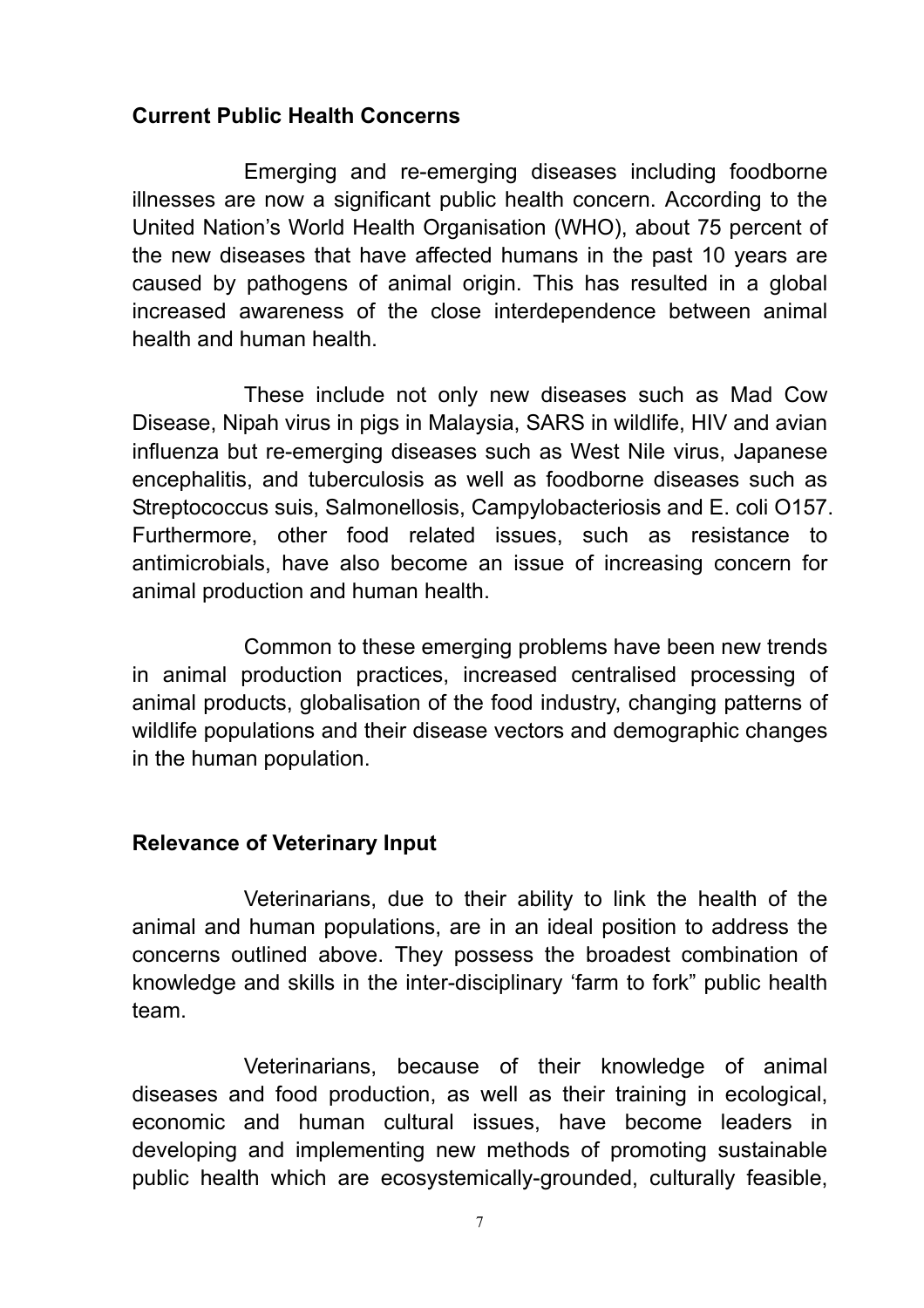and economically realistic. In fact the term 'herd health' is a metaphor for 'community health'.

Veterinarians are involved in all aspects of food safety and public health activities, e.g. monitoring of livestock farms and animal marketing, control of slaughter and processing of animal products, importation and quarantine of animals and animal products, overseeing transport and distribution, risk assessment and communication, disease monitoring, (especially zoonotic diseases), vector control programmes, monitoring of wildlife diseases and urban animal control.

Veterinary input and control of major disease control programmes has resulted in the successful eradication of many zoonotic diseases e.g. bovine tuberculosis, brucellosis, rabies, trichinellosis and echinococcosis in many countries. The most poignant example to Hong Kong has been the control of avian influenza. Hong Kong's envied status in the region has been a direct result of veterinary advice and policy implementation.

# **The Role of Veterinarians in Public Health in Other Countries**

Veterinarians, both as policy makers and managers of public health programs, have been employed in government departments and public health agencies worldwide including international agencies such as the World Health Organization (WHO), the Food and Agriculture Organization (FAO) and the World Organisation for Animal Health (OIE). The public health and food safety structures in many countries are directed by veterinarians. Singapore's Agri-Food and Veterinary Authority, which has complete responsibility for food safety and agriculture is managed by veterinarians. An organisation chart for the AVA and the French Ministry of Agriculture and Fisheries is attached for reference. Similar veterinary responsibility for food safety is also seen in other EU countries and also Mainland China.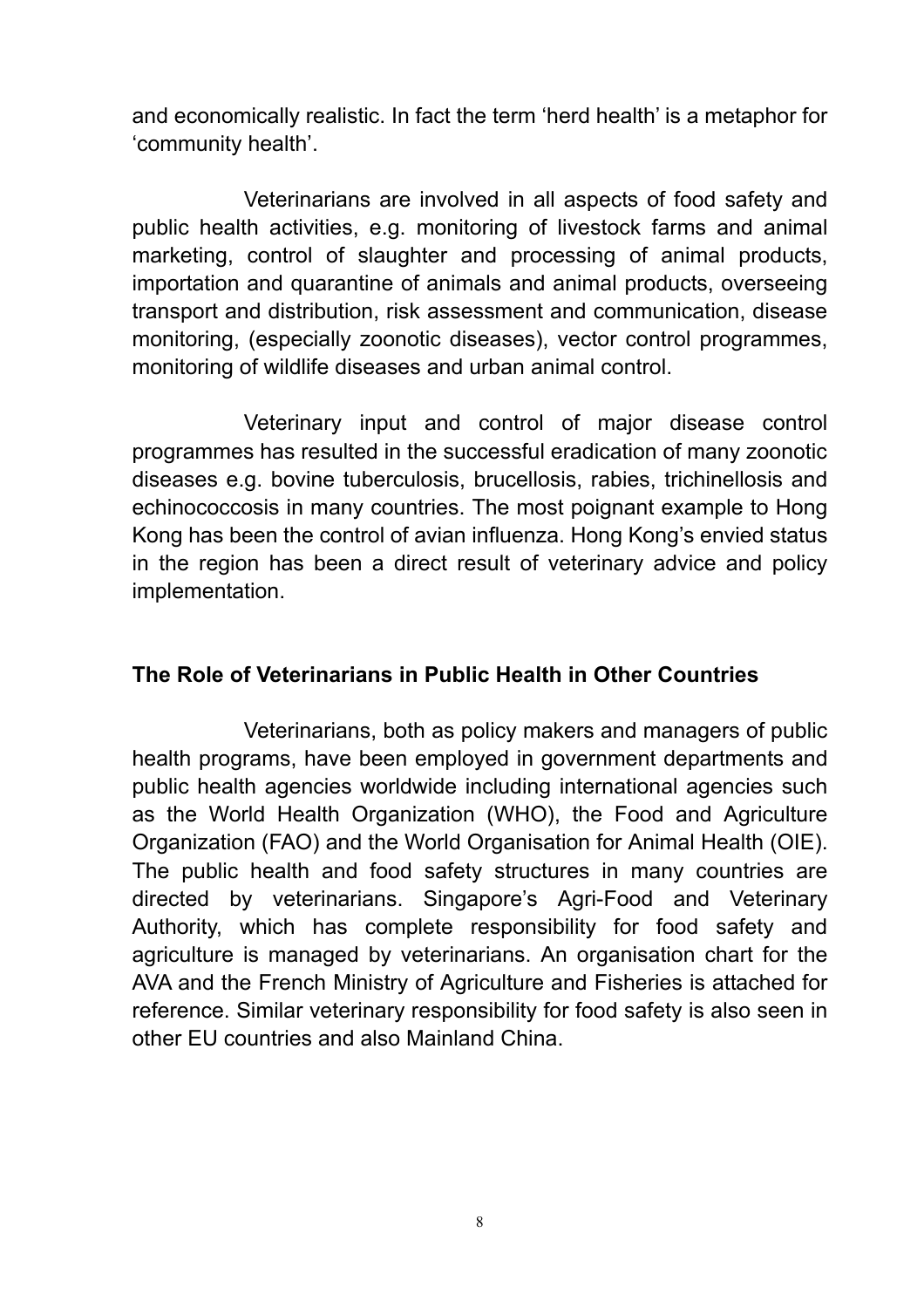### **What Needs to Be Addressed**

We strongly urge the administration to recognise fully the necessity of direct veterinary contribution to public health policy development. The involvement of veterinary expertise at the policy level is necessary to ensure adequate planning, design, implementation and supervision of VPH programmes and to ensure appropriate integration and collaboration with human health programmes. Further veterinary involvement is also necessary across all sectors of food safety and public health.

Of the 167 participating countries in the OIE, almost all are represented by a Chief Veterinary Officer (CVO) with authority at policy level and responsibility for animal health, VPH policy as well as public health and food safety. The CVO is also the liaison focus on international veterinary matters.

A suggested food safety agency organisational structure is attached. It places much greater emphasis on veterinary public health contributions, under the auspices of a Chief Veterinary Officer. The proposed structure provides for a much more balanced representation and allows veterinary professional input to assume its position as a partner in a public health and food safety agency serving the people of Hong Kong.

**Veterinary Officers of the Agriculture, Fisheries and Conservation Department and Food and Environmental Hygiene Department** 

**December 2005**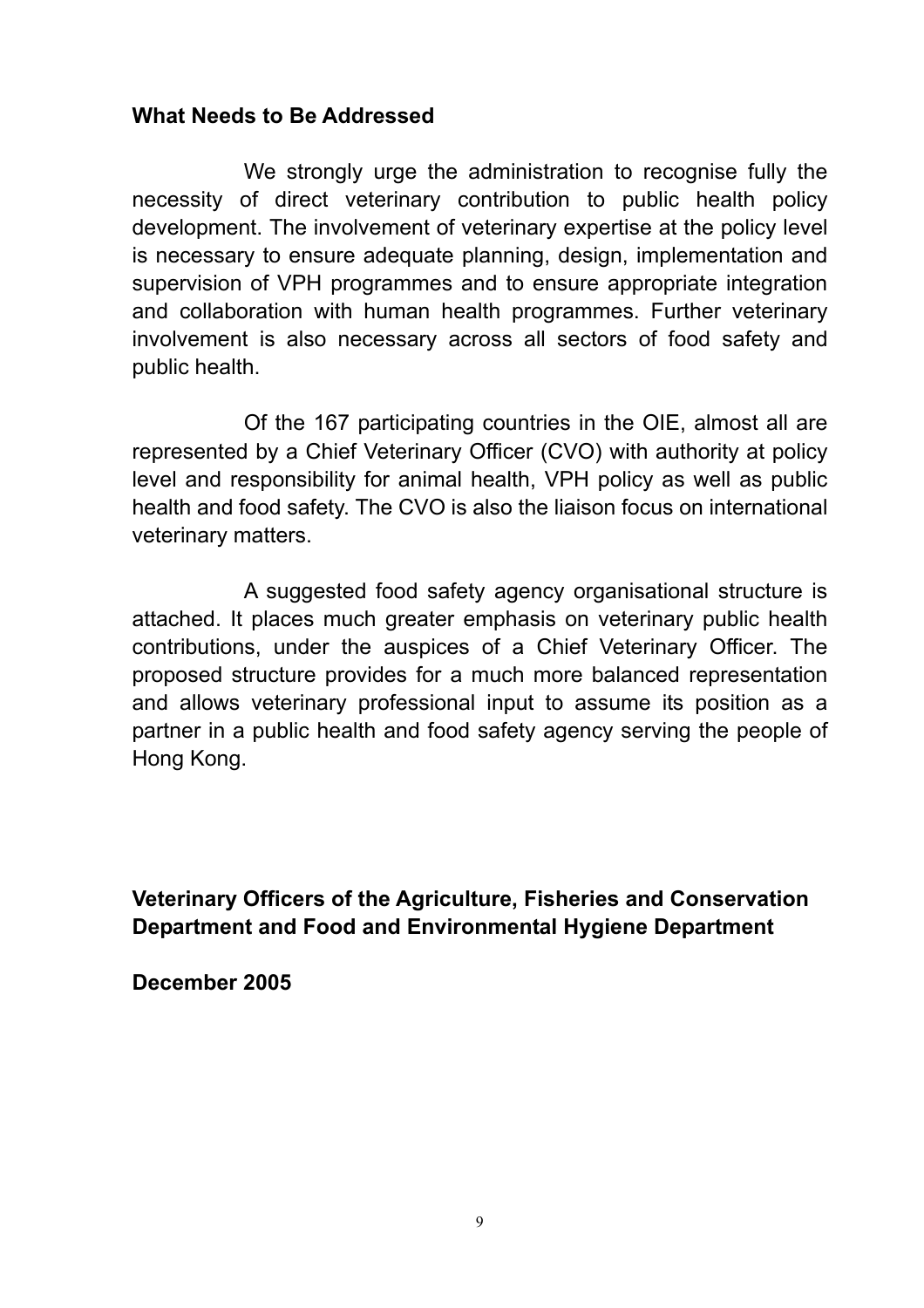### **Proposed Organisation Structure of the HKSAR Food Safety Agency**

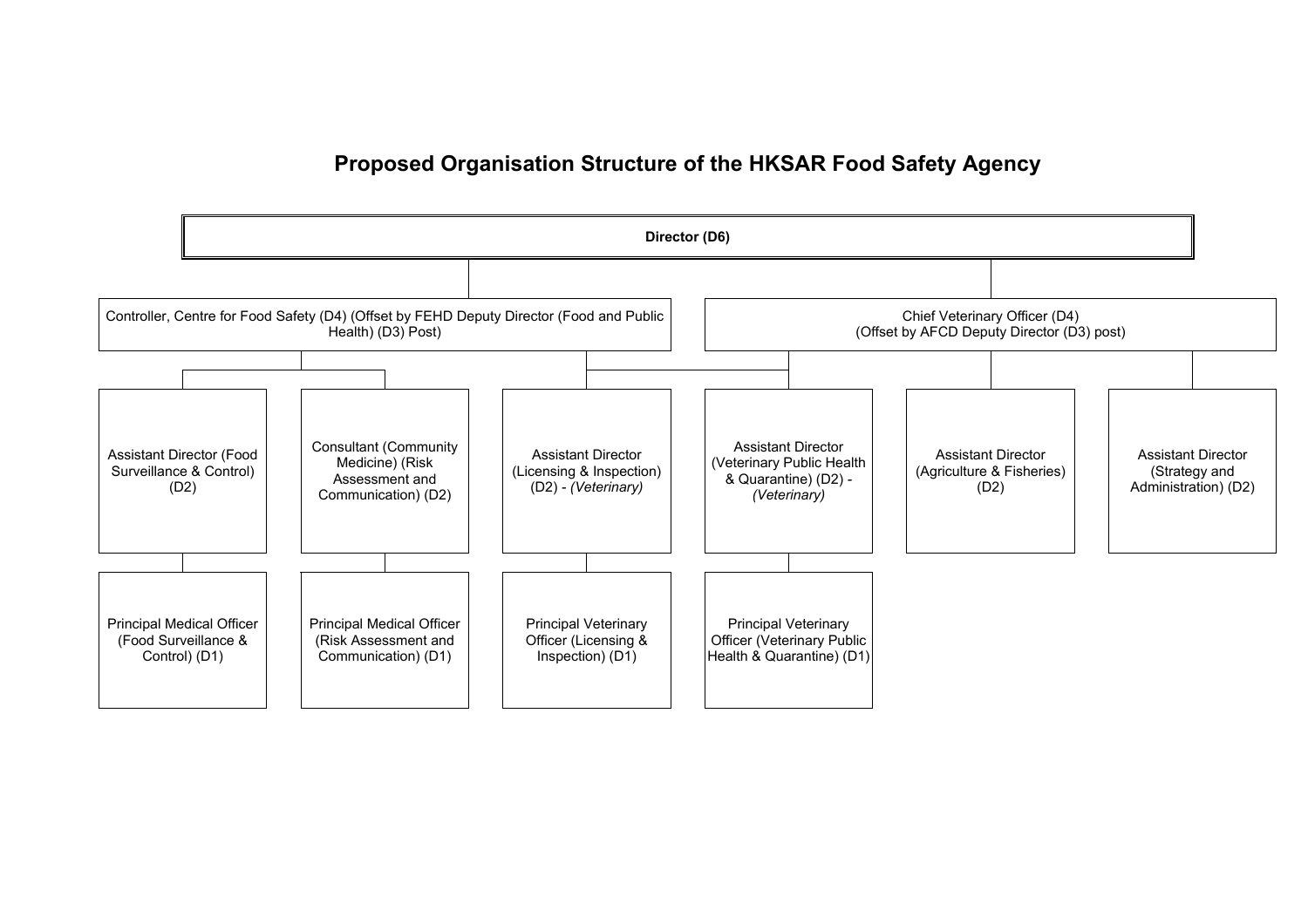#### **ORGANISATION CHART FOR THE AGRI-FOOD AND VETERINARY AUTHORITY OF SINGAPORE**



Org Structure wef 1 Sep 2005

Dr Teng Moey Fah Head. Animal Welfare & Control Division

Head, Inspection Services & Epidemiology

Head, Import & Export Division Dr Leong Hon Keong Asst Director (Inspection Services &

Epidemiology)

Division